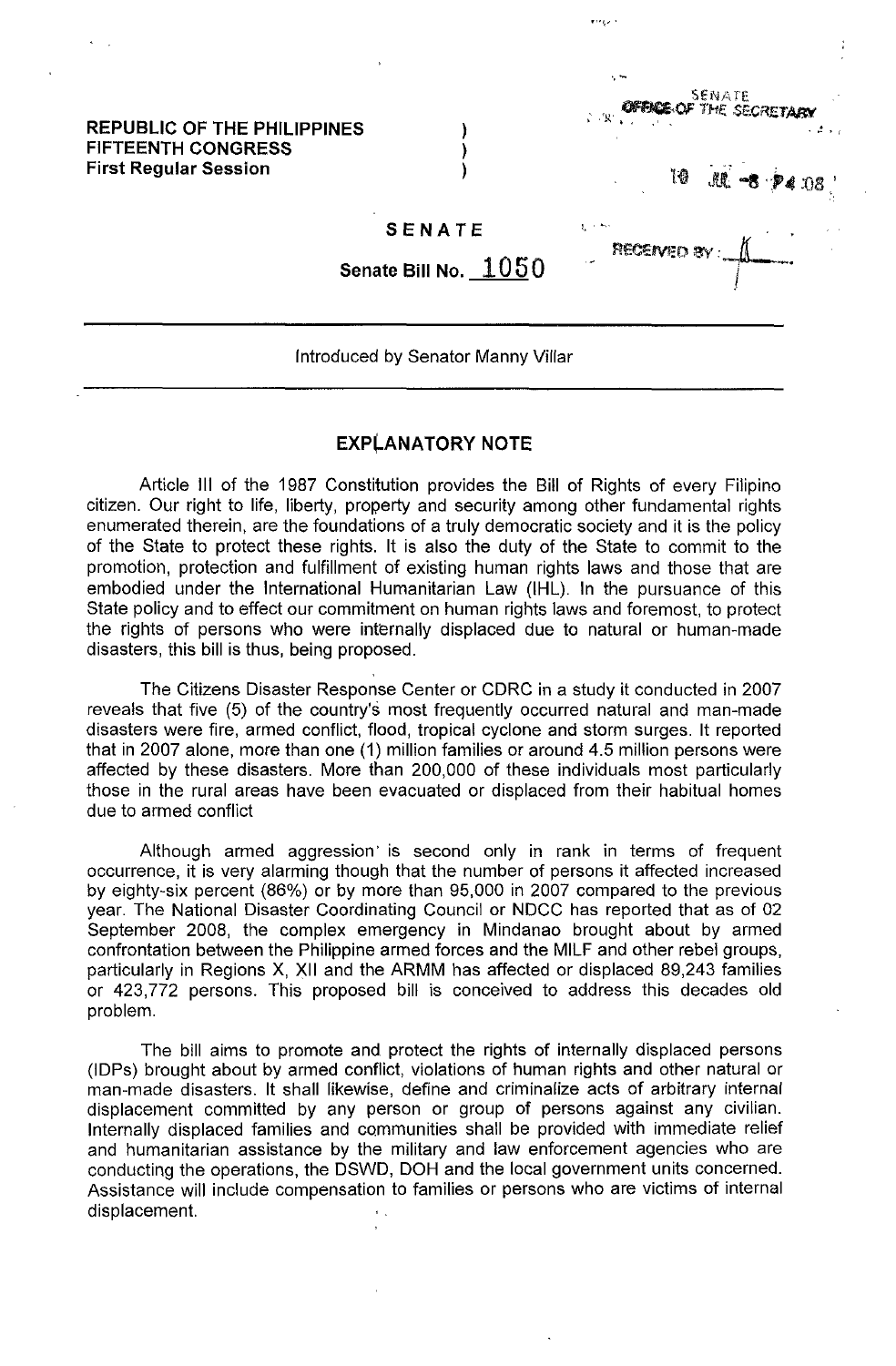The Commission on Human Rights (CHR), in addition to its constitutional mandate shall be designated as the institutional focal point for the internally displaced. It will be tasked to monitor as well as investigate human rights violations committed against internally displaced persons and shall likewise be the government's advisor on sound policies and legislation necessary to effectively implement this proposed act. It will also be responsible for the drafting and promulgation of this act's implementing rules and regulations (IRR).

A Joint Congressional Oversight Committee shall be created and will be represented by Members of the Senate and the House of Representatives particularly the Chairperson of their respective Committee on Human Rights. It shall have the power to review, revise, amend and approve the IRR promulgated by the CHR. It shall likewise, have the power to inquire into, summon and investigate the legality and factual justifications of the Orders of Battle created by the military, police or any law enforcement agency.

Based on the foregoing, the immediate enactment of this proposed measure is earnestly sought.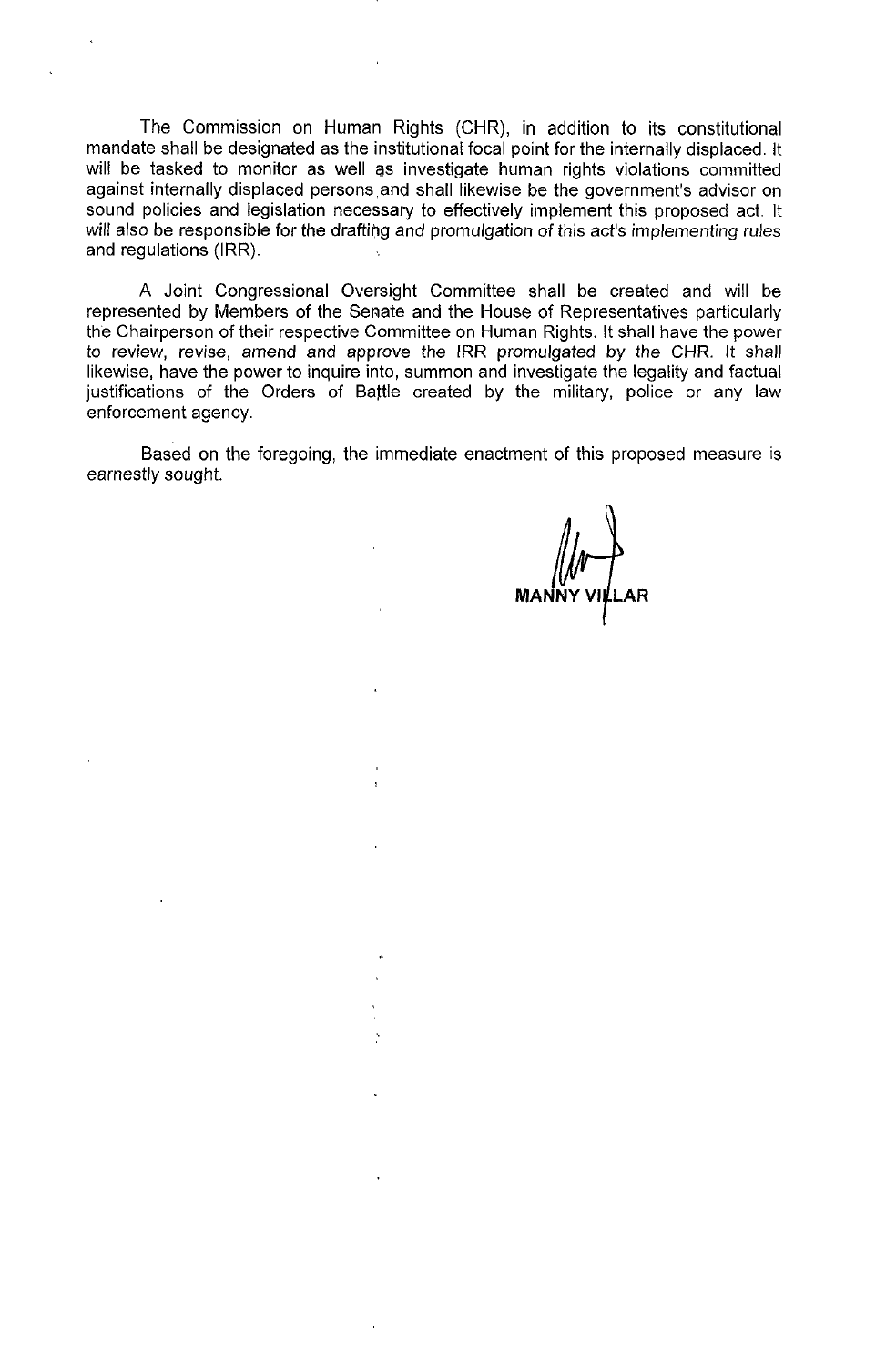# **REPUBLIC OF THE PHILIPPINES FIFTEENTH CONGRESS First Regular Session**



10 **JE -0 PA 75** 

#### **SENATE**

**Senate Bill No.** 1050

) ) )

**NECENED E** 

## Introduced by Senator Manny Villar

#### AN ACT

# **IMPROVING PHILIPPINE COMMITMENT TO HUMAN RIGHTS PROMOTION AND PROTECTION BY PROVIDING THE NECESSARY MECHANISMS FOR THE PREVENTION OF THE OCCURRENCE AND PROTECTION FROM THE ADVERSE EFFECTS OF INTERNAL DISPLACEMENT AND FOR OTHER PURPOSES**

Be it enacted by the Senate and the House of Representatives of the Philippines in Congress assembled:

SECTION 1. Short Title. - Jhis Act shall be known as the "Internal Displacement Act of 2010".

SEC. 2. Declaration of Principles and State Policies. - Consistent with the principles enshrined in the 1987 Constitution, the standards set by international humanitarian law and human rights laws, international treaties and conventions adhered to by the Philippines, it is also hereby declared a State policy to promote and protect the rights of internally displaced persons in situations of armed conflict, generalized violence, violations of human rights, land conversion and any other land conflict, environmental destruction, aggressive implementation of development projects and other natural or human-made disasters.

When an armed conflict of a non-international character is inevitable, the State shall ensure the promotion and protection of the rights of the citizens who are non-combatants, .who shall enjoy, in full equality, the same rights and freedoms under international and domestic law as do other persons in their country. These citizens shall not be discriminated against in the enjoyment of any rights and freedoms on the ground that they are internally displaced.

SEC. 3. Definition of Terms. - The following terms, as defined accordingly, shall be used in the Act:

(a) "Internal Displacement" refers to the involuntary movement or forced evacuation or expulsion of any person or group of persons to flee or leave their homes or places of habitual residence, without crossing an internationally recognized State border, as a result of or in order to avoid the effects of armed conflict, situations of generalized violence, violations of human rights or other natural or human made disasters;

(b) "Arbitrary Internal Displacement" refers to acts of displacement or any other coercive act committed by any person or group of persons and directed against the civilian population which are contrary to law, good morals, public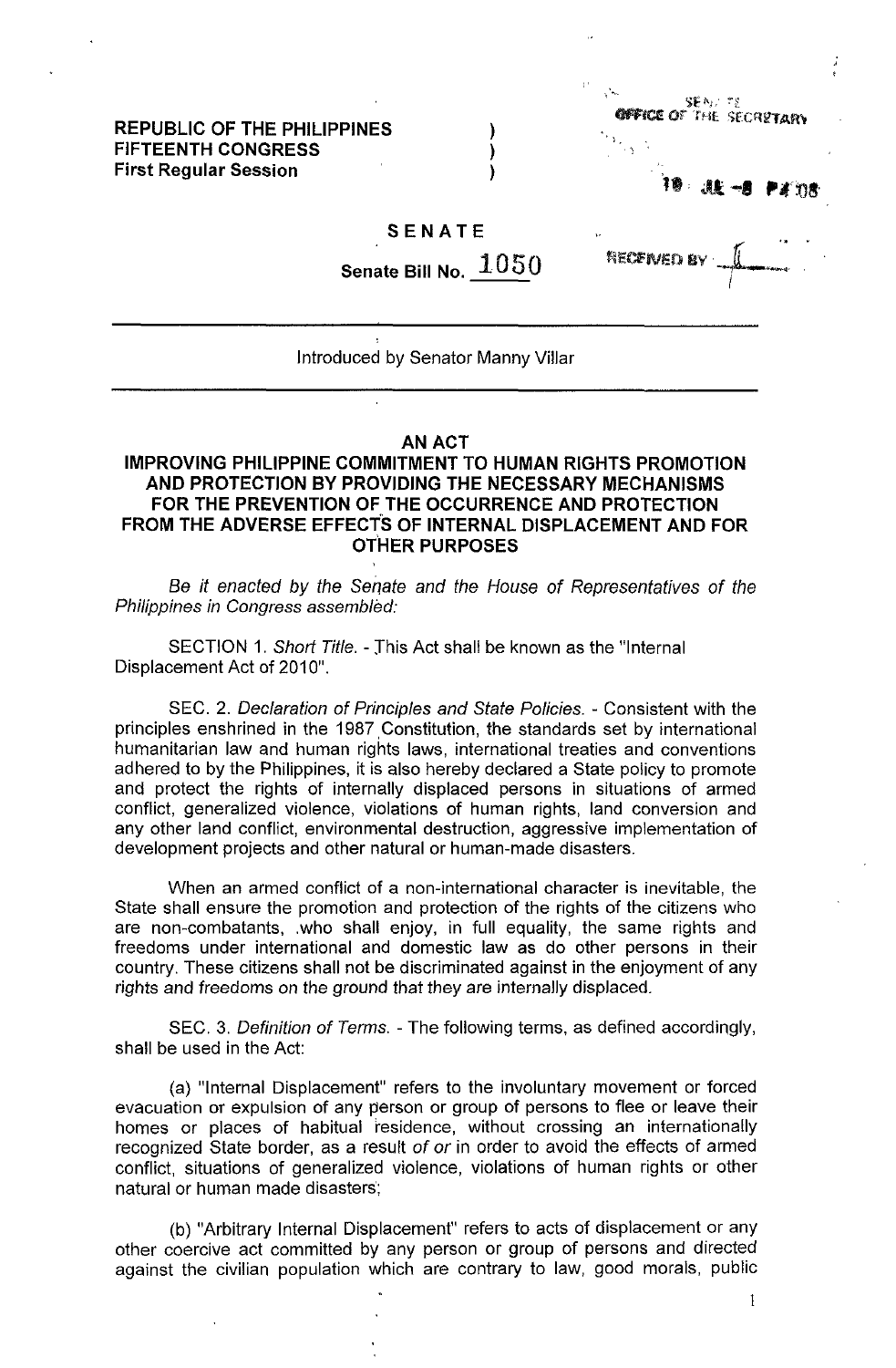order and public policy, and committed with abuse of authority, oppressive or wanton disregard of the right to life, liberty or property and abode of the residents of an area in which they are lawfully present, and characterized by those situations as defined Section 5 under this Act;

(c) "Internally Displaced Person" hereinafter described as an lOP, refers to any individual who has suffered harm as a direct result of an arbitrary internal displacement as defined above.

(d) "Order of Battle" refers to a document made by the military, police or any law enforcement agency of the Government, listing the names of persons and organizations that it perceives to be enemies of the State and that it considers as legitimate military targets as combatants that it could deal with, through the use of military means allowed by domestic and international law.

(e) "Apartheid" refers to inhumane acts, including murder, extermination, enslavement, deportation or forcible transfer of population, imprisonment or other severe deprivation of physical liberty in violation of fundamental rules of international law, torture, rape, sexual slavery, enforced prostitution, forced pregnancy, enforced sterilization and other forms of sexual violence of comparable gravity, persecution against any identifiable group or collectively on political, racial, national, ethnic, cultural, religious, gender or other grounds that are universally recognized as impermissible under international law, enforced disappearance of persons and other similar acts intentionally causing great suffering, or serious injury to body, or to mental or physical health, committed in the context of an institutionalized regime of systematic oppression and domination by one racial group over any other racial group or groups and committed with the intention of maintaining that regime.

(f) "Ethnic Cleansing" refers to the use of force or intimidation to remove people of a certain ethnic or religious group from an area to make it ethnically homogenous, and carried out by means of murder, torture, arbitrary arrest and detention, extrajudicial executions, rape and sexual assault, confinement of the civilian population, deliberate military attacks or threats of attacks on civilians and civilian areas, wanton destruction of property, mass murder, mistreatment of civilian prisoners and prisoners of war, use of civilians as human shields, destruction of cultural property, 'robbery of personal property, and attacks on hospitals, medical personnel, a'nd locations with the red cross/red crescent emblem, and other similar criminal offenses.

SEC. 4. Prevention of Infernal Displacement. - All authorities, groups and persons, irrespective of their legal status and applied without any adverse distinction, shall respect and ensure compliance with their obligations under international law, including hum'an rights law and humanitarian law, so as to prevent and avoid conditions that might lead to internal displacement of persons.

SEC. 5. Prohibition Against Arbitrary Internal Displacement. - The prohibited acts of arbitrary internal displacement shall include those committed:

- (1) based on policies of apartheid, "ethnic cleansing" or similar practices aimed at or resulting in altering the ethnic, religious or racial composition of the affected population;
- (2) in situations of armed conflict, unless the security of the civilians is involved;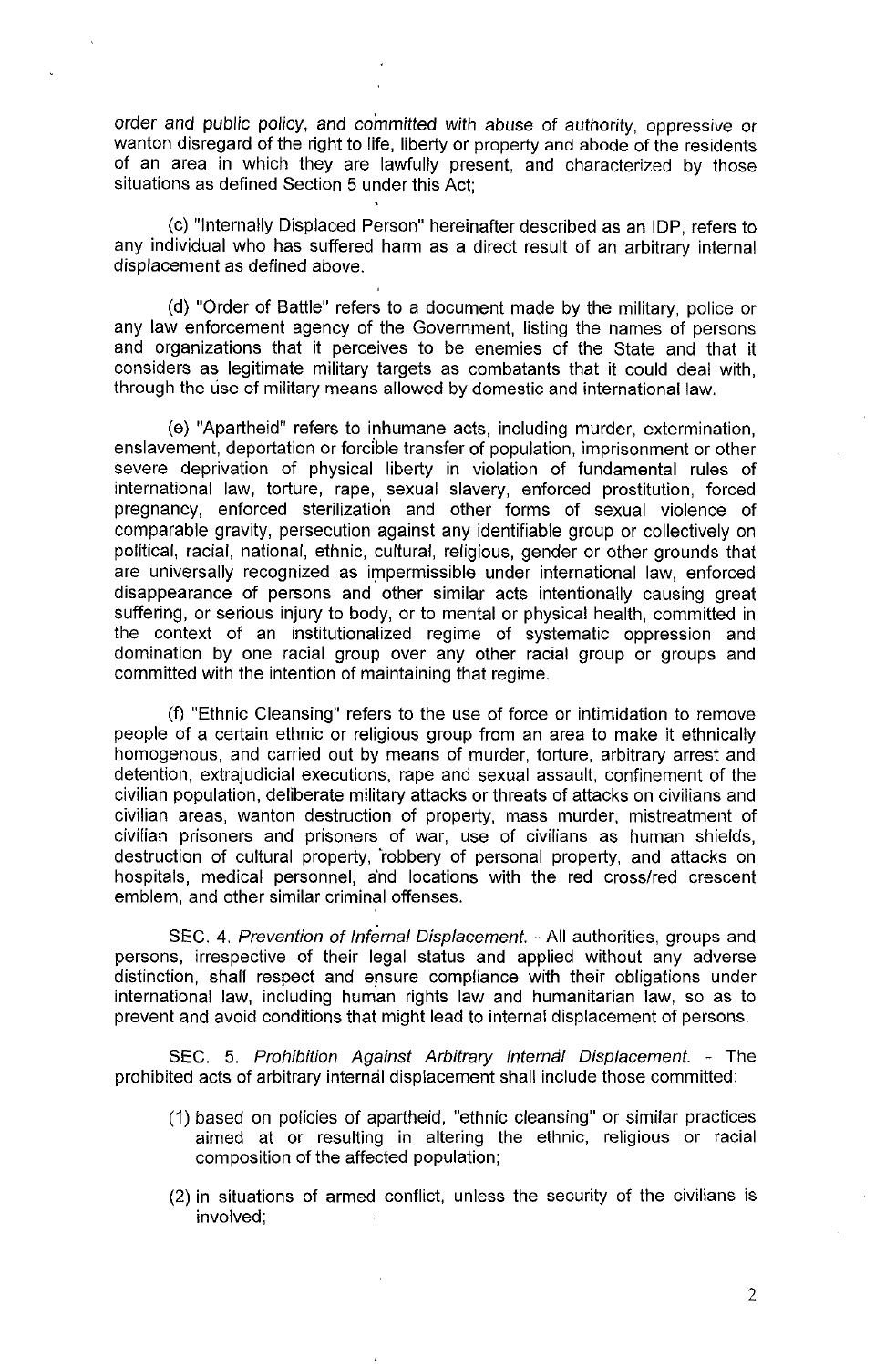- (3) in cases of large-scale,development projects, which are not justified by compelling and overriding public interest;
- (4) in cases of disasters, unless the safety and health of those affected requires their evacuation;
- (5) when used as a collective punishment; and
- (6) violations of the rights of lOPs during displacement under Section 8 of this Act

An Order of Battle, official or otherwise, issued by the military, police or any law enforcement agency of the Government, shall not justify an arbitrary or internal displacement and shall subject the perpetrators to the penalties provided under Section 10 of this Act.

SEC. 6. Protection from Arbitrary Internal Displacement. - All authorities, including the local government units concerned, groups and persons, irrespective of their legal status and applied without any adverse distinction, shall protect its citizens against being arbitrarily displaced from hislher home or place of habitual residence,

Displacement shall not be carried out in a manner that violates the rights to life, dignity, liberty and security of those affected. Any displacements not included in the preceding Section shall not last longer than what is required by the circumstances.

In addition, the following safeguards against arbitrary internal displacement shall be observed by all concerned authorities, groups and persons:

- a) All feasible alternatives shall be explored in order to avoid displacement. Where no alternatives exist, all measures shall be undertaken to minimize displacement and its adverse effects on the population that will be affected;
- b) If displacement is inevitable, the authorities shall ensure, to the greatest practicable extent, that proper accommodation is effected in satisfactory conditions of safety, nutrition, health and hygiene, and that members of the same family are not separated;
- c) Indigenous peoples, minorities, peasants, pastoralists and other groups with a special dependency on and attachment to their lands shall be protected from: displacement;
- d) In situations other than during the emergency stages of armed conflict and disaster, the following guarantees shall be complied with:
	- (i) a specific decision shall be taken by the authority empowered by law to order such measures;
	- (ii) full information on the reasons and procedure for the displacement and, where applicable, also on compensation and relocation;
	- (iii) the free and informed consent of those persons to be displaced shall be sought;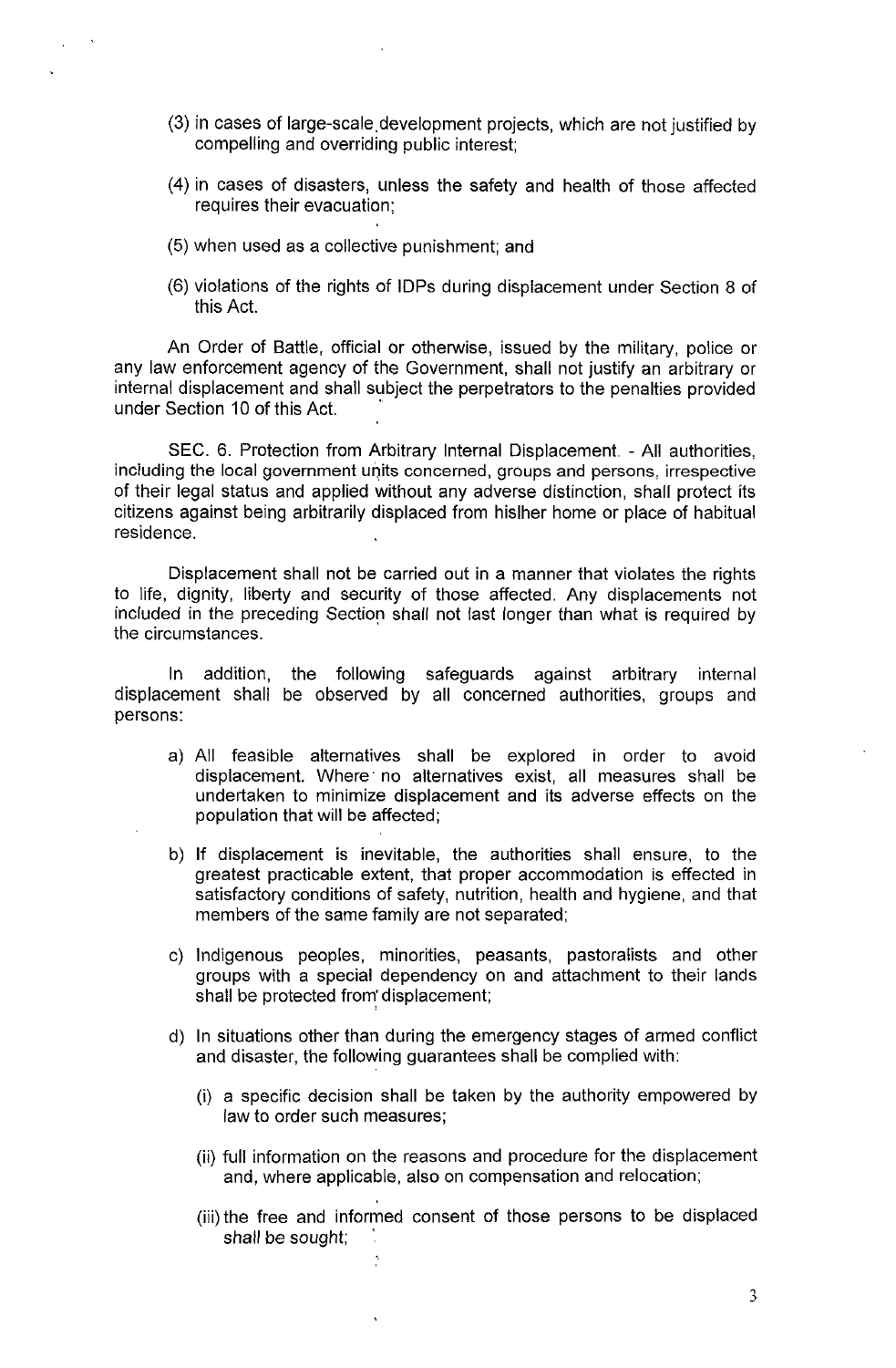- (iv) the authorities concerned shall endeavor to involve those affected, particularly women, in the planning and management of their relocation, resettlement and reintegration;
- (v) law enforcement measures, where required, shall be carried out by competent legal authorities; and
- (vi)the right to an effective remedy, including the review of such decisions by appropriate judicial authorities, shall be respected.

SEC. 7. Permanent Prohibition Against Arbitrary Displacement. - The prohibition of arbitrary internal displacement and the fundamental safeguards for its prevention shall not be suspended under any circumstances, including political instability, threat of war, state of war or other public emergencies.

SEC. 8. Rights During Displacement. - The following rights shall be afforded internally displaced persons during the period of their displacement, without discrimination of any kind, such as those based on race, colour, sex, language, religion or belief, political or other opinion, national ethnic or social origin, legal or social status, age, disability, property, birth or on any other similar criteria:

- a) At the minimum, regardless of the circumstances, and without discrimination, competent authorities shall provide internally displaced persons with and ensure safe access to:
	- (i) essential and adequate food and nutrition and potable water;
	- (ii) basic shelter and housing;
	- (iii) appropriate clothing; and
	- (iv) essential medical and dental services and sanitation, including psychological and social services, and essential drugs and medicines.
- b) Internally displaced persons shall be protected against genocide, murder, summary of arbitrary executions and enforced disappearances, including abduction or unacknowledged detention, threatening or resulting in death. They shall protected from arbitrary and discriminatory' arrest and detention as a result of their displacement and in no case shall they be taken hostage. Threats and incitement to commit the foregoing acts shall be prohibited;
- c) Attacks or other acts of violence against internally displaced persons who do not or no longer participate in hostilities shall be prohibited in all circumstances. In particular, internally displaced persons shall be protected against:
	- (i) direct or indiscriminate attacks or other acts of violence, including the creation of areas wherein attacks on civilians are permitted;
	- (ii) starvation as a method of combat;
	- (iii) their being used to shield objectives of the military, police or any armed group, from attack, or to shield, favor or impede operations of the military, police or any armed group;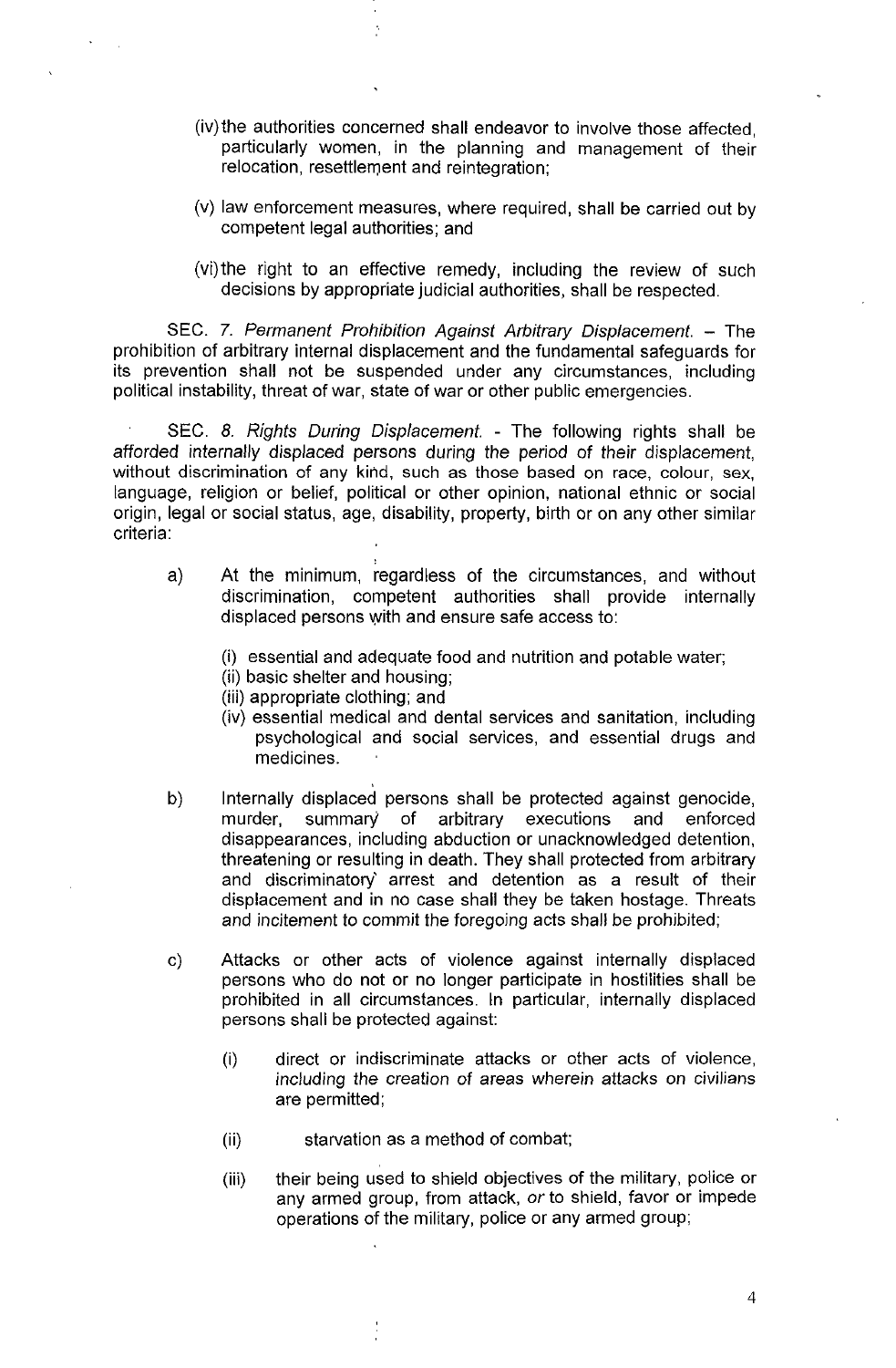- (iv) attacks against their camps, settlements or evacuation centers; and
- $(v)$  the use *of* anti-personnel landmines.
- d) Internally displaced persons, whether or not their liberty has been restricted, shall be protected against:
	- (i) rape, mutilation, torture, cruel, inhuman or degrading treatment or punishment, and other outrages upon personal dignity, such as acts of gender-specific violence, forced prostitution and any form of indecent assault;
	- (ii) slavery or any contemporary form of slavery, such as sale into marriage, sexual exploitation, or forced labor of children; and
	- (iii) acts of violence intended to spread terror among internally displaced persons.

Threats and incitement to commit any of the foregoing acts shall be prohibited.

- e) Internally displaced persons shall not be interned in or confined to a camp. If in exceptional circumstances such internment or confinement is necessary, it shall not last longer than what is required by the circumstances, as may be determined by the Commission on Human Rights.
- f) Internally displaced persons shall be protected against discriminatory practices of recruitment into any armed forces or groups as a result of their displacement. In particular, any cruel, inhuman or degrading practices that compel compliance or punish non-compliance with recruitment shall be prohibited in all circumstances;
- g) Every internally displaced person has the right to liberty of movement and freedom to choose his/her residence. In particular, he/she has the right to move freely in and out of camps or other settlements, subject to existing camp rules and regulations;
- h) Internally displaced persons, whether or not they are living in camps, shall not be discriminated against in the enjoyment of the following rights:
	- (i) freedom of thought, conscience, religion or belief, opinion and expression;
	- (ii) to seek freely opportunities for employment and to participate in economic activities;
	- (iii) to associate freely and participate equally in community affairs;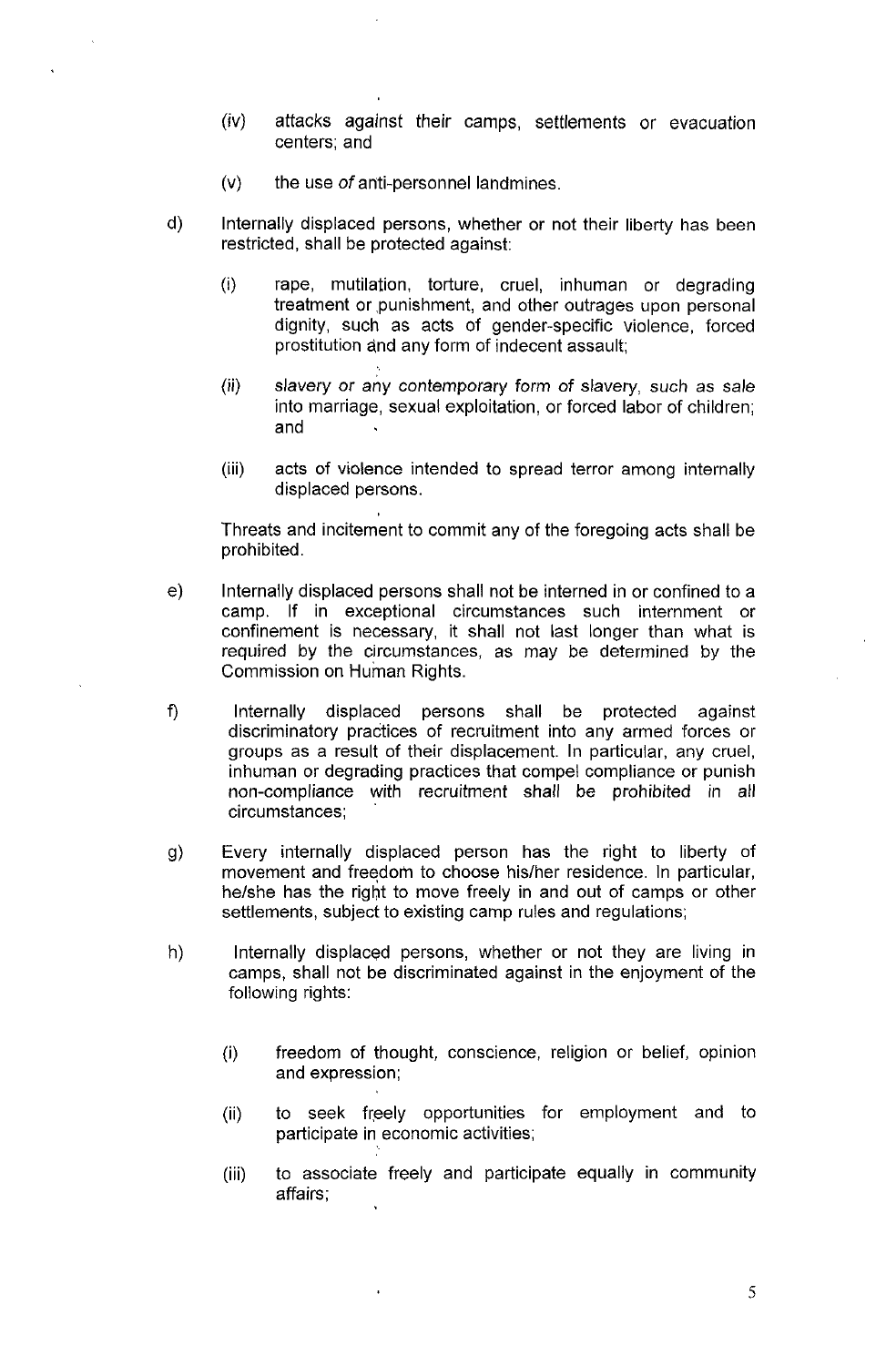- (iv) to vote and participate in governmental and public affairs, including the right to have access to the means necessary to exercise these rights; and
- $(v)$  to communicate in a language they understand.

i) Internally displaced persons have the right to:

- (i) to leave the country;
- (ii) the right to seek safety in another part of the country;
- (iii) seek asylum in another country; and
- (iv) be protected against forcible return to resettlement in any place where .their life, safety, liberty and/or health would be at risk.
- j) The authorities concerned shall issue to the internally displaced persons all documents necessary for the enjoyment and exercise of their legal rights. In particular, the authorities shall facilitate the issuance of new documents or the replacement of documents lost in the course of displacement, without imposing unreasonable conditions, and without discrimination against women and men, who shall have equal rights to obtain and to be issued the same in their own names;
- k) The authorities concerned shall endeavor to establish the fate and whereabouts of internally displaced persons reported missing, and cooperate with relevant international organizations engaged in this task. They shall inform the next of kin on the progress of the investigation and notify them of any result;
- , I) The authorities concerned shall endeavor to collect and identify the mortal remains of those deceased, prevent their despoliation or mutilation, and facilitate the return of those remains to the next of kin or dispose of them respectfully;
- m) Grave sites of internally displaced persons shall be protected and respected in all circumstances and lOPs shall have the right of access to the grave sites of their deceased relatives;
- n) Members of internally displaced families who wish to remain together shall be allowed to do so. Families that are separated by displacement and whose personal' liberty has been restricted by internment or confinement in camps, should be reunited as quickly as possible and all appropriate measures shall be taken to expedite the reunion of such families, particularly when children are involved.
- 0) The State shall encourage the cooperation of international and local humanitarian organizations engaged in the task of family reunification;
- p) Certain internally displaced persons, such as children, especially unaccompanied minors, expectant mothers, mothers with young children, female heads of household, persons with disabilities and elderly persons, including the wounded and the sick, shall be entitled to protection and assistance required by their condition and to treatment which takes into account their special needs, such as but not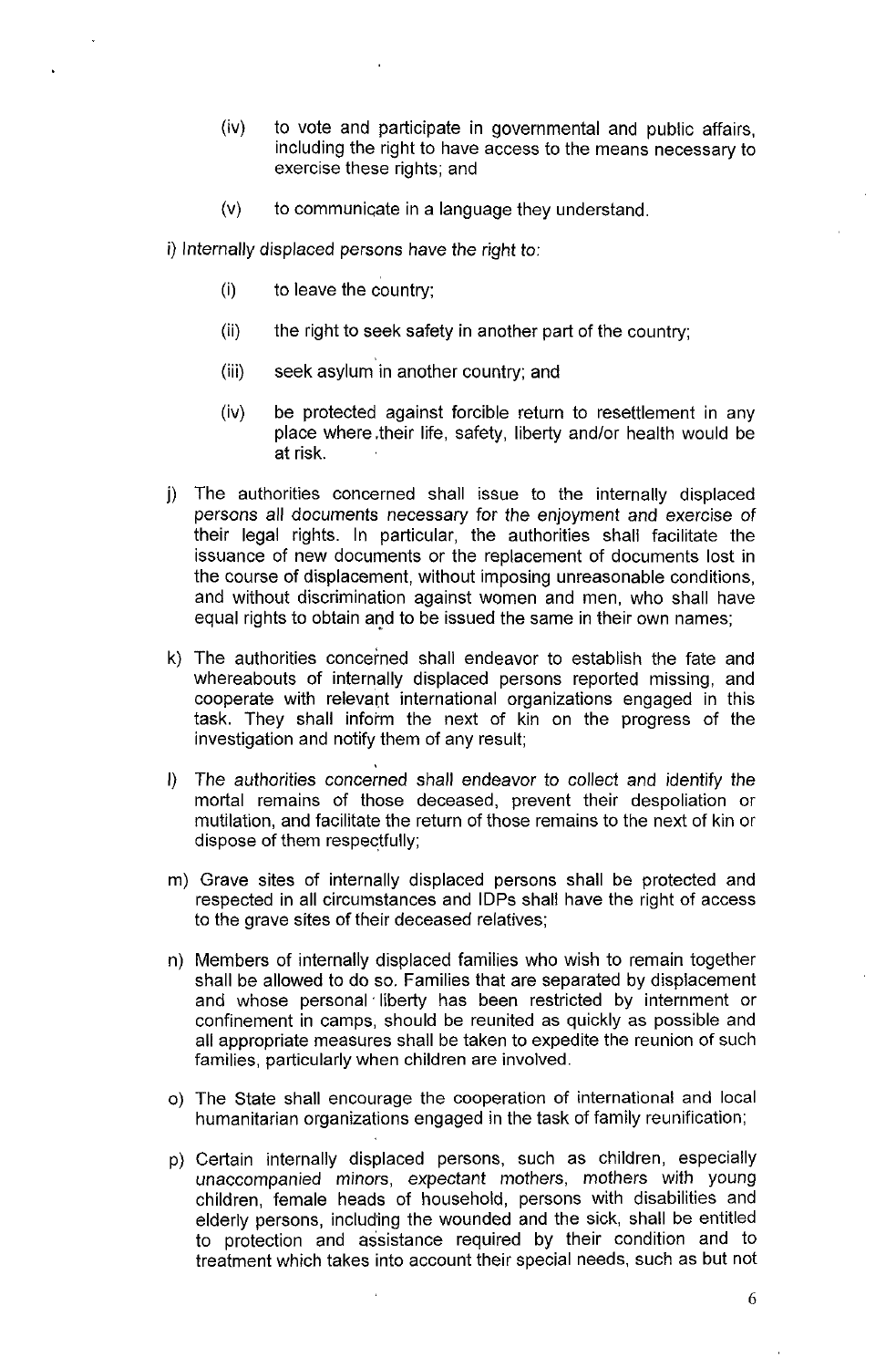limited to their health needs, reproductive health care as well as appropriate counseling prevention of contagious and infectious diseases, including aigs, and access to psychological and social services. The right to privacy of married couples shall likewise be protected;

- q) The property and possessions of internally displaced persons shall in all circumstances be protected against the following acts:
	- (i) pillage;

 $\ddot{\cdot}$ 

- (ii) direct or indiscriminate attacks or other acts of violence;<br>(iii) being used to shield military operations or objectives:
- being used to shield military operations or objectives;
- (iv) being made the object of reprisal;
- $(v)$  being destroyed or appropriated as a form of collective punishment; and
- (vi) against destruction and arbitrary and illegal appropriation, occupation or use.
- r) The authorities concerned shall ensure that internally displaced persons, in particular, displaced children, receive education that shall be free and compulsory at the primary level, special efforts should be made to ensure the full and equal participation of women and girls in educational program, should respect their cultural identify, language and religion, educational and training facilities shall be made available to IDPs, as son as circumstances permit.

The rights herein shall not be interpreted as restricting, modifying, or impairing the provisions of any international human rights or international humanitarian law instrument or rights granted under persons under domestic law.

SEC. 9. Assistance during displacement, retum, resettlement or local integration of the displaced persons. - The military and law enforcement agencies conducting operations, the Department of Social Welfare and Development (DSWD), the Department of Health (DOH), the corresponding government hospital and the local government unit/s concerned shall provide immediate relief and humanitarian assistance to internally displaced, families and communities.

Humanitarian assistance shall not be diverted for any political or military reasons. All authorities concerned shall grant and facilitate the free passage of humanitarian assistance to the internally displaced and ensure rapid, safe and unimpeded access of persons engaged in giving such assistance, their transport and supplies, to the displaced communities.

All concerned authorities shall assist the IDPs in the recovery of their property and possessions, and shall provide or assist these persons in obtaining appropriate compensation or other forms of just reparation.

When providing assistance, international and local humanitarian organizations and other appropriate actors shall respect relevant international standards and codes of conduct and give due regard to the protection of the needs and human rights of the internally displaced and this shall be considered in good faith, and not as an unfriendly act or interference in the Government's internal affairs. Consent thereto shall not be arbitrarily withheld, particularly when authorities concerned are unable or willing to provide the required humanitarian assistance.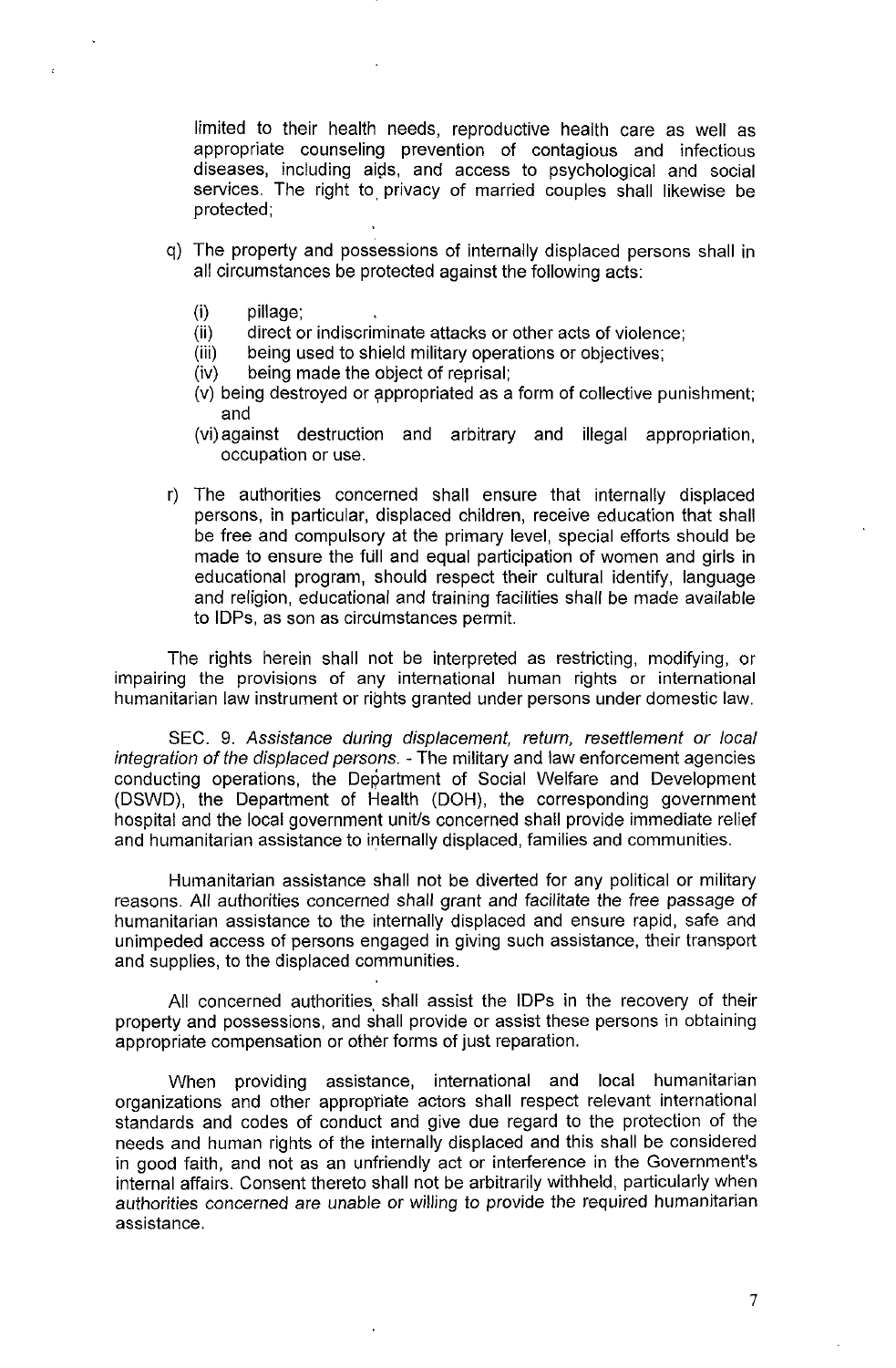SEC. 10. Penalties. a) The penalty of reclusion temporal shall be imposed upon the following persons:

(1) Those who directly commit the act of arbitrary internal displacement;

- (2) Those who directly force, instigate, encourage, induce or incite others to commit the act of arbitrary internal displacement;
- (3) Those who cooperate in the act of arbitrary internal displacement by committing another act, without the act of arbitrary internal displacement would not have been carried out;
- (4) Those commanding officers, as well as all elements of the military, police and/or other law enforcement agencies, who actually and/or directly participate in the act of arbitrary internal displacement;
- (5) Those who cooperated in the execution of arbitrary internal displacement by previous or simultaneous acts;
- (6) Those commanding officers of the military, police or other law enforcement agencies, or other authorities, for acts of arbitrary internal displacement committed by forces under his/her effective command and control, or effective authority and control as the case may be, as a result of his/her failure to exercise control properly over such forces, where said commanding officers or authorities knew or, owing to the circumstances at the time, should have known that the forces were committing or about to commit such crimes, and failed to take all necessary and reasonable means within his/her power to prevent or repress their commission, or to submit the matter to the competent authorities for investigation and prosecution.

b) The penalty of *prision mayor* shall be imposed upon those who attempt to commit the offense of arbitrary internal displacement.

c) The penalty of prision mayor shall be imposed upon the persons who, having knowledge of the act arbitrary or internal displacement, and without having participated therein, either as principals or accomplices, took part subsequent to its commission in any of the following manner:

- (1) By themselves profiting from or assisting the offender to profit from the effects of the act or arbitrary internal displacement;
- (2) By concealing the act of arbitrary internal displacement, and/or destroying the effects or instruments thereof, in order to prevent its discovery;
- (3) By harboring, concealing, or assisting in the escape of the principal(s) in the act of arbitrary' internal displacement, provided the, accessory acts are done with the abuse of the official's public functions.

d) The penalty of *prision correccional* shall be imposed upon those who threaten to commit the act of arbitrary internal displacement.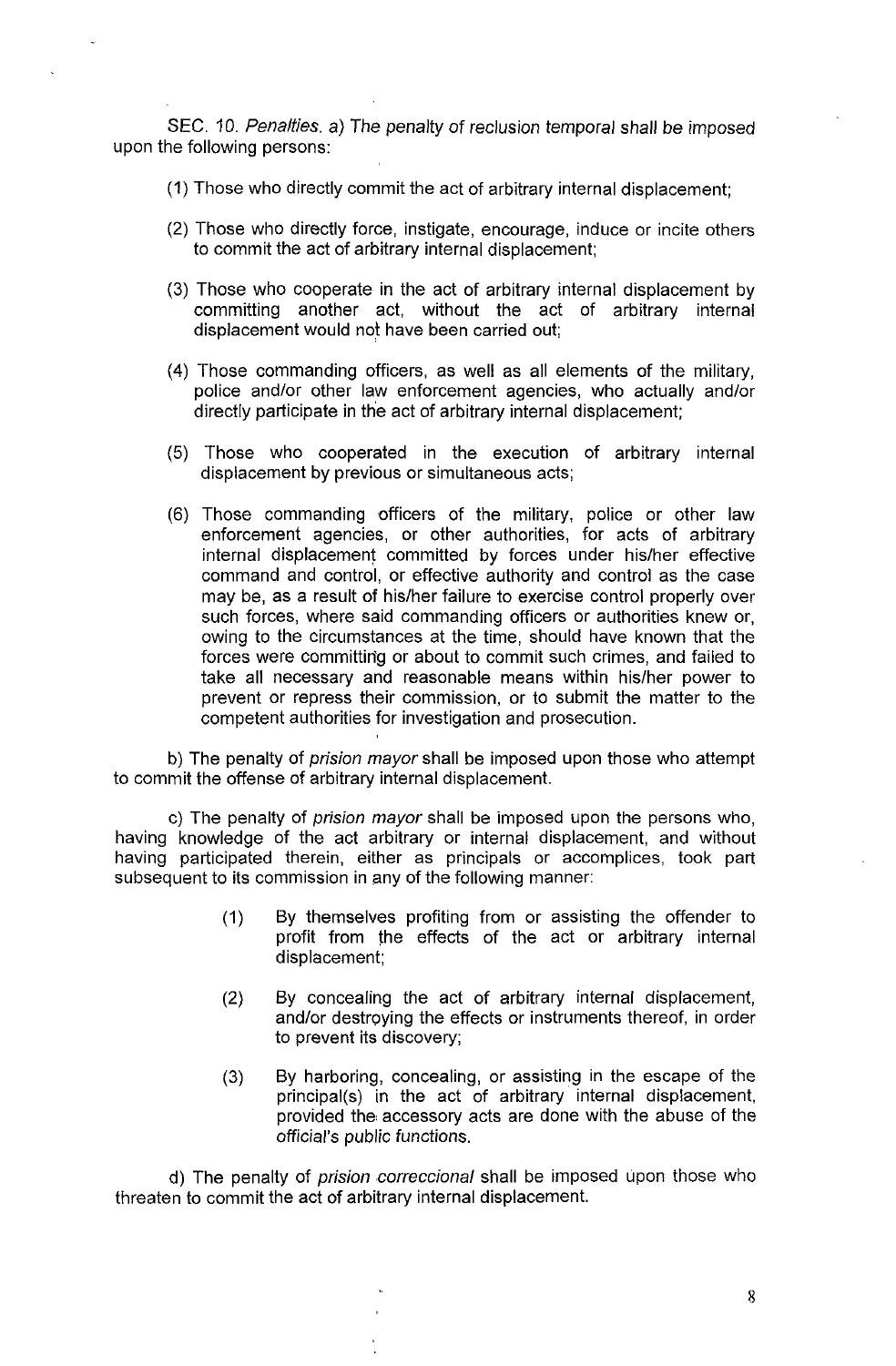e) A public official or employee found criminally liable of having committed the prohibited acts provided for in Sections 5, 6, 7, 8 and 9 of this Act shall also be held administratively liable.

f) The accessory penalties pertaining to the penalties of reclusion temporal and prision mayor shall be imposed.

g) The penalty of prision correccional shall be imposed upon those who violate any of the rights as provided in Sec. 8 of this Act.

SEC. 11. Liability of Concerned Law Enforcement Agency. - Where the operation conducted by the military, police andlor other law enforcement agencies causes damage to internally displaced persons, the concerned military, police and/or other law enforcement agency shall provide jointly and severally the necessary financial assistance for the return, resettlement or local integration of internally displaced persons.

SEC. 12 Jurisdiction of Courts. - The proper and competent civilian courts shall have jurisdiction over the offense of arbitrary displacement as defined and penalized in this Act.

SEC. 13. Compensation. - The law enforcement agency/ies conducting the operation that caused arbitrary internal displacement, the Department of Social Welfare and Development (DSWD) and the local government unit/s concerned shall award the following:

- 1) Where death of an individual victim occurs in the course of an operation conducted by the military, police and/or other law enforcement agencies, the amount of Fifty Thousand Pesos (P50,OOO.OO) shall be granted to the legal heirs of the victim by way of a death benefit;
- 2) Where physical, emotional and/or psychological injury is caused to an individual victim in the course of an operation conducted by the military, police and/or other law enforcement agencies, actual and compensatory damages, including moral, nominal, exemplary, and temperate damages resulting from such injury, shall be reimbursed; and, .
- 3) Where loss of or damage to property of an individual victim is caused in the course of an operation conducted by the military, police and/or other law enforcement agencies, the amount corresponding to the fair market value of the property lost or destroyed or the amount mutually agreed upon, whichever is higher, shall be paid to the victim.
- 4) Non-state actors who caused arbitrary internal displacement shall be similarly held liable to pay the amounts as stated in Sec. 13 herein.

SEC. 14. Role of the Commission on Human Rights. - The Commission on Human Rights (CHR) shall be designated as the institutional focal point for internally displaced persons. As such, the CHR shall have the following additional functions:

a) To monitor IDP conditions to ensure that their rights are respected and protected in all phases of displacement;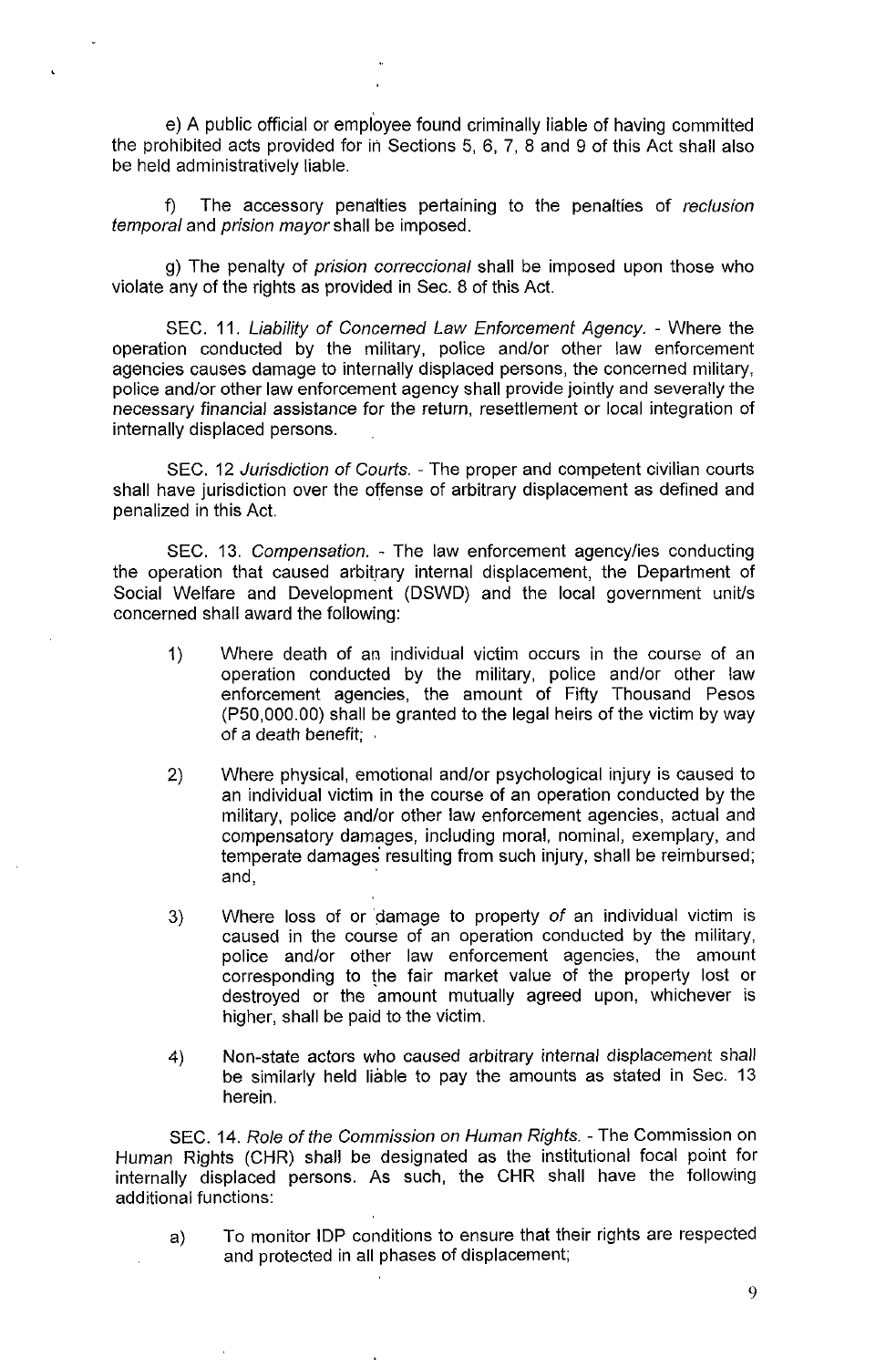- b) To conduct inquiries, document violations of human rights, assist lOPs in seeking redress of grievances and work to ensure an effective response by the concerned authorities;
- c) To investigate, on its own or on compliant by any party, all forms of human rights violations against lOPs involving civil and political rights in accordance with Section 18(1) of Article XI1 of the 1987 Constitution;
- d) To follow up on early warning and ensure effective measures to protect the civilian population against internal displacement;
- e) To advise the government on the rights of lOPs towards the shaping of a sound national policy and legislation to effectively address situations of internal displacement;
- f) To undertake educational activities and training programs for state authorities, including the armed forces;
- g) To hold public information drives on the protection and rights of lOPs; and
- h) To carry out such other acts that may be necessary to fully implement the purposes.

SEC. 15. Appropriations. - The amount of Fifty Million Pesos (P50,OOO,OOO.OO) shall be appropriated to the Commission on Human Rights for the initial implementation of the provisions of this Act. The subsequent annual funding for the implementation of this Act shall be included in the General Appropriations Act.

SEC. 16. Joint Congressional OverSight Committee. - A Joint Congressional Oversight Committee is hereby created, composed of the Chairrnan of the Senate Committee on Justice and Human Rights, and seven (7) other Senators designated by the Senate President, and the Chairman of the House Committee on Human Rights, and seven (7) other Members of the House of Representatives, designated by the Speaker of the House of Representatives: Provided, That, of the seven (7) members to be designated by each House of Congress four (4) should represent the Majority and three (3) from the Minority.

The Joint Congressional Oversight Committee shall have the power to review, revise, amend and approve the Implementing Rules and Regulations promulgated by the Commission on Human Rights.

The Joint Congressional Oversight Committee shall also have the power to inquire into, summon and investigate the Orders of Battle that are created pursuant to this Act, as well as the legal and factual justifications for the inclusion of specific persons and groups in the said Orders of Battle. In this regard, the Joint Congressional Oversight Committee may issue mandatory process directing the transmission of all such documents relevant and necessary for the Committee to determine the validity of the inclusion of specific persons or groups in the Orders of Battle. For this purpose, the highest ranking officers or heads of offices shall be charged with testifying before the Joint Congressional Oversight Committee in relation to any inquiries on the Orders of Battle.

The defense of National Security may not prevent the Joint Congressional Oversight Committee from inquiring into the factual and/or legal bases for the